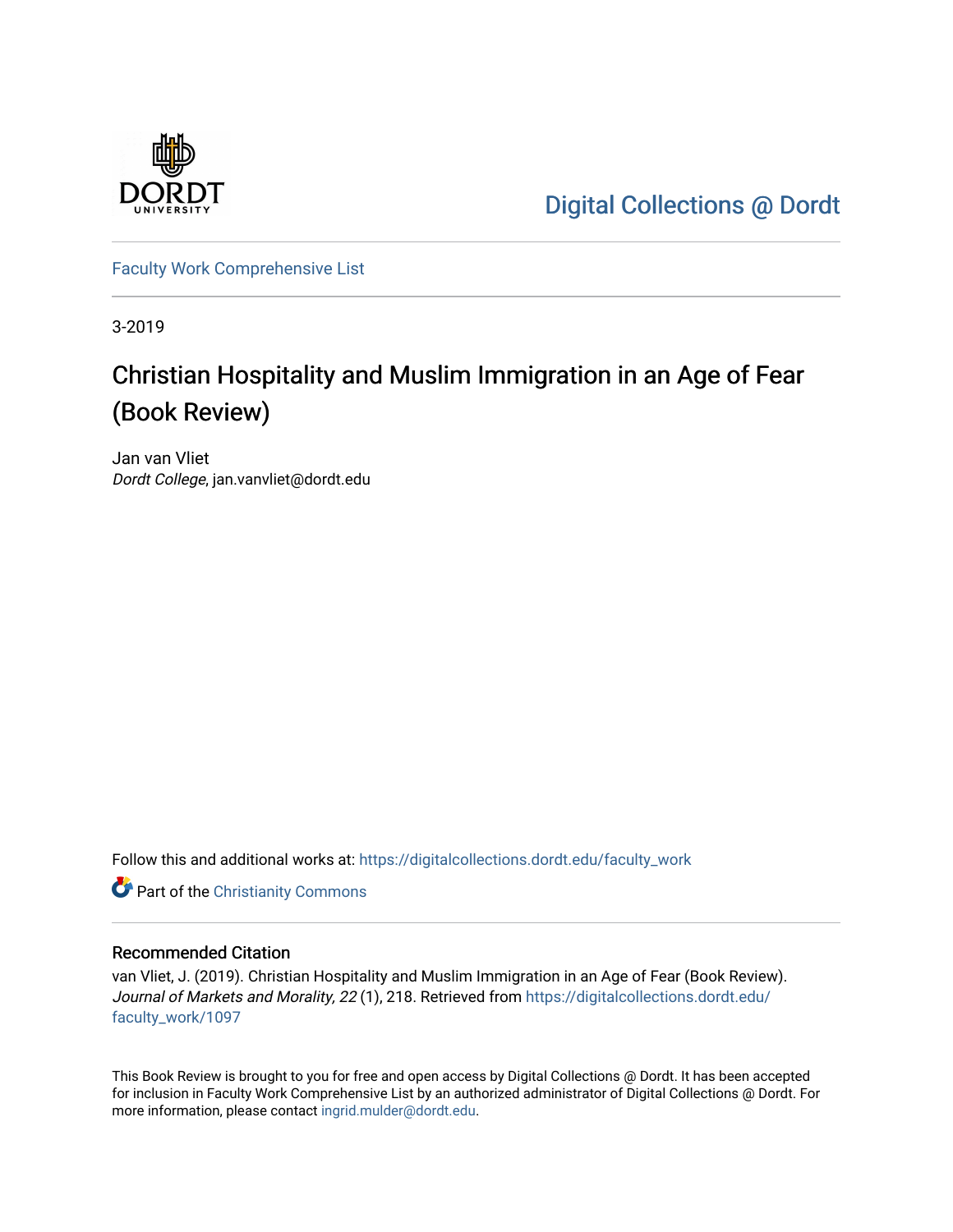## Christian Hospitality and Muslim Immigration in an Age of Fear (Book Review)

### Abstract

Reviewed Title: Christian Hospitality and Muslim Immigration in an Age of Fear by Matthew Kaemingk. Grand Rapids, Michigan: Eerdmans, 2018. 296 pp. ISBN: 9780802874580.

### Keywords

book review, Christian Hospitality and Muslim Immigration in an Age of Fear, Matthew Kaemingk

## **Disciplines**

**Christianity**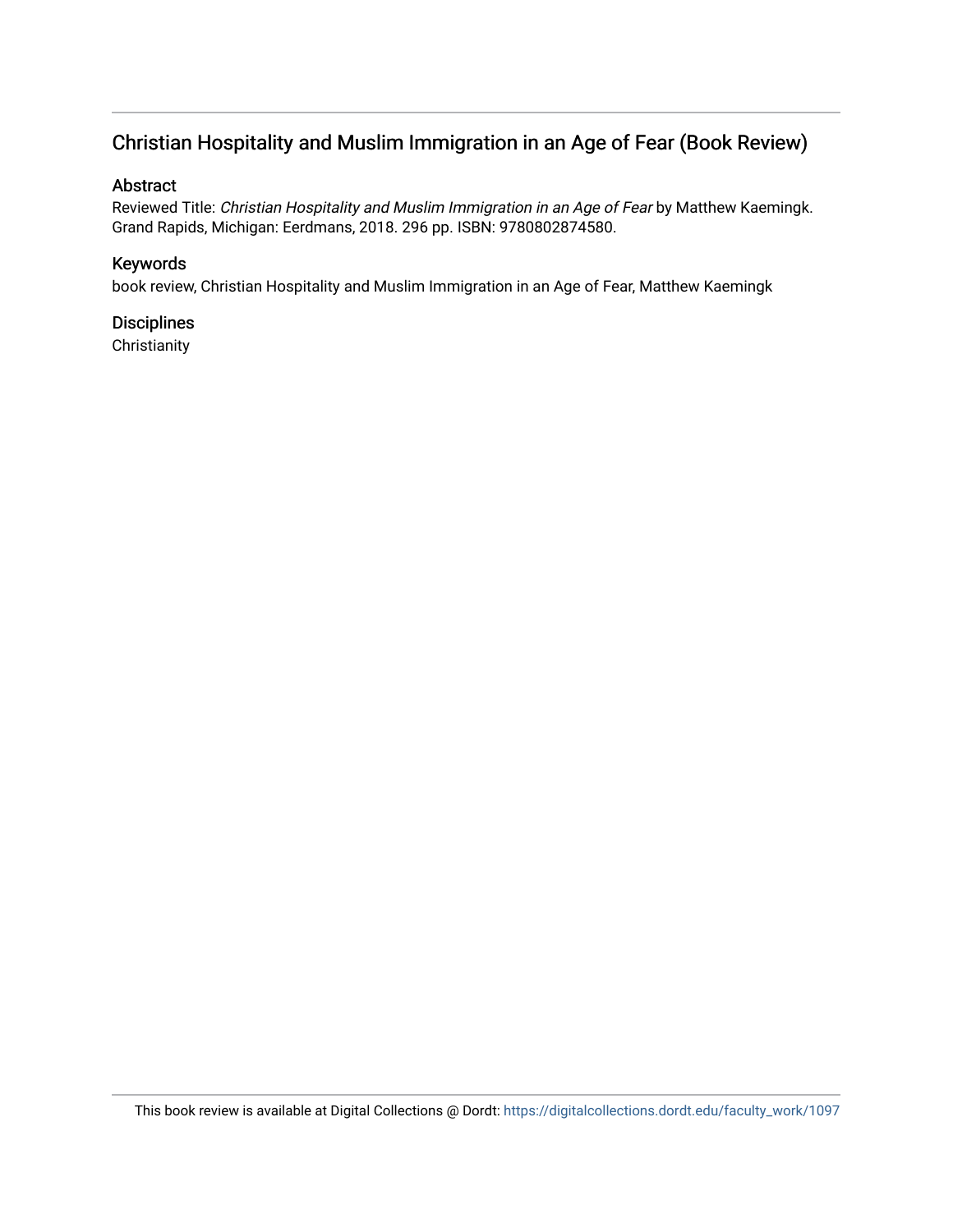Reviews

#### Christian Hospitality and Muslim Immigration in an Age of Fear **Matthew Kaemingk** Grand Rapids, Michigan: Eerdmans, 2018 (352 pages)

As I write this review on a flight from Amsterdam to Minneapolis, my wife is playing peekaboo and reaching forward to interlock fingers with the stretched out little hand of a beautiful eighteen-month-old boy with striking Arabian features and big, smiling dark eyes who is sitting facing backward on his mother's lap in the row in front of us. After a few minutes of this, he peers around his mother's seatback to get a better view and sees me, smiles widely, and reaches with fingers wriggling furiously. I look up from my laptop, smile, and tickle his extended fingers. It is not long before the smiling, hijab-wearing young mother stands and passes the little boy between the seats to my wife's lap where he now sits, frenetically pecking at her Kindle to stimulate screen movement, while his mom explains they are returning to the US from Sweden. Her parents saw their grandson Yunus for the first time.

Welcome to the twenty-first-century global village, where every Christian will, at some point, have an opportunity to extend hospitality and, quite literally in my wife's case, embrace.

With *Christian Hospitality and Muslim Immigration in an Age of Fear*, Matthew Kaemingk has given us a highly readable piece of work destined for lasting relevance within the rapidly growing body of literature on Christian-Muslim dynamics. Engaging the matrix of discourses necessitated by so potentially polarizing a topic, Kaemingk aptly navigates through the various social, political, and religious landscapes resulting from the changing social and political experiments of the wrong-headed twentieth-century Dutch experience. Then, guided by Christian principles of hospitality and of treatment of the "other," Kaemingk recommends a workable corrective for today's polarizing and destructive American reality. The goal is to prevent a repeat of the doomed social engineering of enforced Christian-Muslim interaction that is twenty-first-century Dutch society.

The book proceeds in four parts, thematically anchored in a reworking of the wellknown rhetorical query of the second-century church father Tertullian, "What has Athens to do with Jerusalem?" To which, of course, his answer was "not much." But now pose the question in the context of conflict, not between faith and reason, but between the two largest faith traditions in the world: "What has Mecca to do with Amsterdam?" A lot, as it turns out. Because Christians and Muslims are interwoven in our global village, let us not focus on the unbridgeable chasm but appreciate the colorful richness of this tapestry. Let us avoid the simplistic narratives and kneejerk reactions of both the Right and the Left. Before we judge Islam to be either peaceful and good as we throw open our doors in unthinking acceptance and tolerance, or violent and evil as we hunker down behind high walls and tough policies, perhaps we should examine our politics of difference in an alternative way. We already know these two simplistic default responses will not work from the nearly three-quarters-century-long experience in the Netherlands. But we know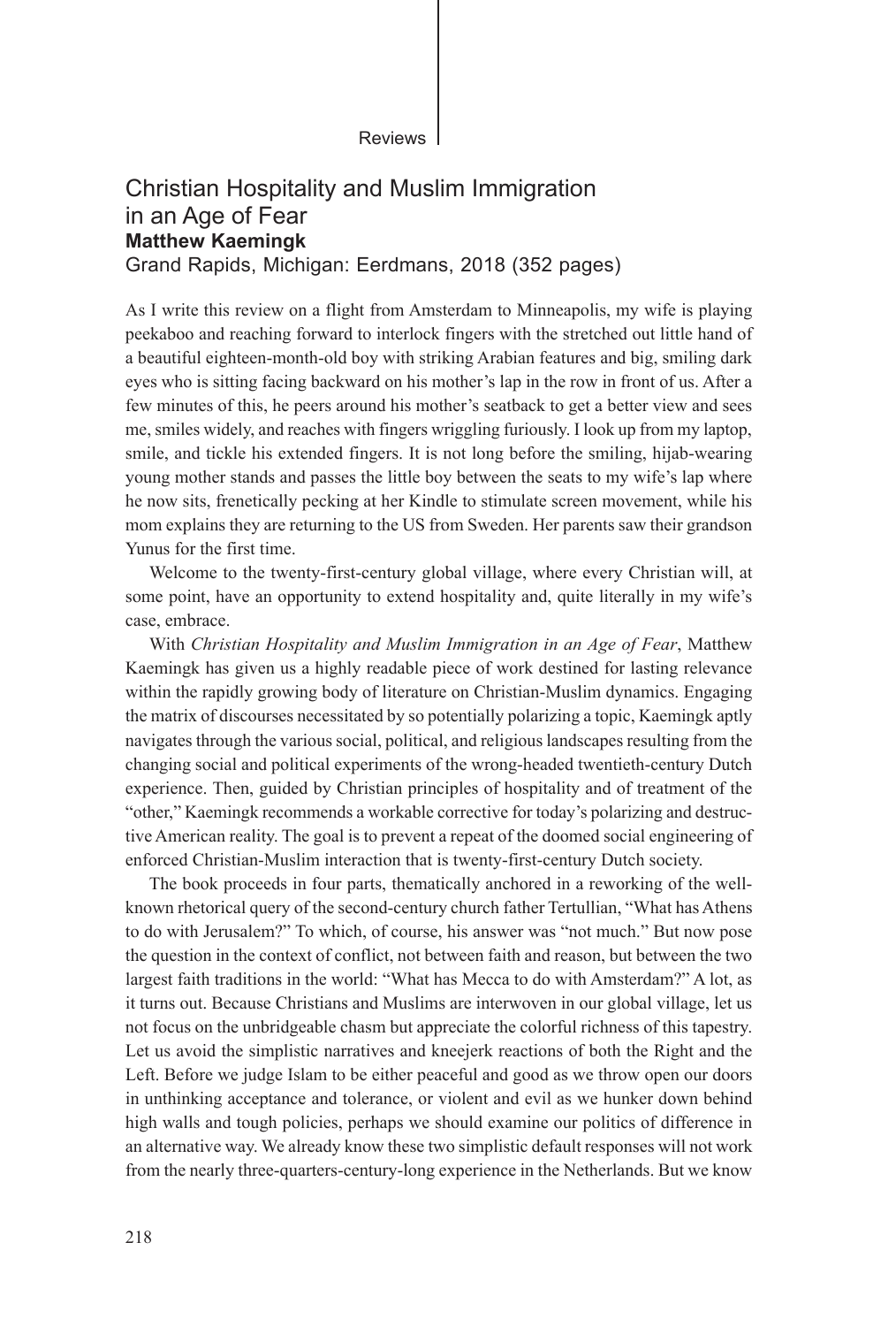#### Christian Social Thought

this even more from their proscription by a set of Christian behaviors grounded in the precepts of hospitality, belonging, and embrace.

Applying these principles to the issue of inclusion of the "other" has a history in the intellectual stream of twentieth-century latter-day Renaissance man Abraham Kuyper and his twenty-first-century followers. This small and, to all appearances, very provincial group has applied the power of conviction and has provided a counternarrative that has the potential to reverse the demonstrated divisive and damaging social policies that tear at the fabric of a multicultural society. This counternarrative is a policy of "principled pluralism."

The book's first part reviews the sad history of Dutch experimentation with multiculturalism beginning with the mid-twentieth-century immigration of temporary "guestworkers" from former Dutch colonies such as Islamic Indonesia. This became a "problem," however, when over time these guest workers stayed permanently, challenging social and political convention. Eventually Islam became a "problem to be solved" and the polarizing and failed solutions were grounded in misguided notions of multiculturalism as these received expression, first, in the ideology of pillarization (think "mosaic") and then, second—when this proved catastrophic as a social policy—of assimilation into the liberal consensus, a "melting pot," with its enforced embrace of liberalism. Commencing particularly with the tragic events of the opening years of the twenty-first century in the United States and the Netherlands, this liberal consensus was radically transformed into populist hardliners and gentler assimilationists, both of whom held that Islam must fold into Dutch society and adopt the two central principles of liberalism: autonomy and freedom. "Liberalism has … made its moral language the only moral language permitted in the public square" (68).

But Kaemingk reminds us of a "distinct counterpublic that subversively seeks justice, hospitality, and grace for Muslims amidst the clash between Mecca and Amsterdam" (73). Part 2 reviews the intellectual history and broader Christian principles articulated by Abraham Kuyper, commencing with his well-known opposition to ideological hegemony and uniformity. Kuyper's opposition to liberalism is anchored in the ontological reality that all of life is religious—neutrality, the grand presupposition of all liberal thinking, does not exist. To hold otherwise is to be hopelessly disingenuous. Therefore, we must deal with this permanent reality: the state of spiritual fragmentation (the antithesis) arising from the pluriform faiths of the world, despite the inherent similarities of both morality and sin, which all image bearers of the creator God exhibit. Things are not the way they are supposed to be, not because of ignorance, but sin. The desired liberal uniformity is a fruitless pursuit because faith is pervasive, pluriform, and public.

A constructive theological case for pluralism is then articulated employing Kuyper's public theology, a pluralism that has at center the Christian principles of love, justice, and grace. This posture frequently put Kuyper at odds with both the liberals and the Christian theocrats of his day. While Kaemingk demonstrates deep respect for Kuyper's thought, he rightly shows that Kuyper's pluralism—his opposition to ideological hegemony—while soundly trinitarian at heart, is too narrowly based on a truncated christological schema in which Christ's sovereignty receives exclusive focus. The resulting pluralism is severely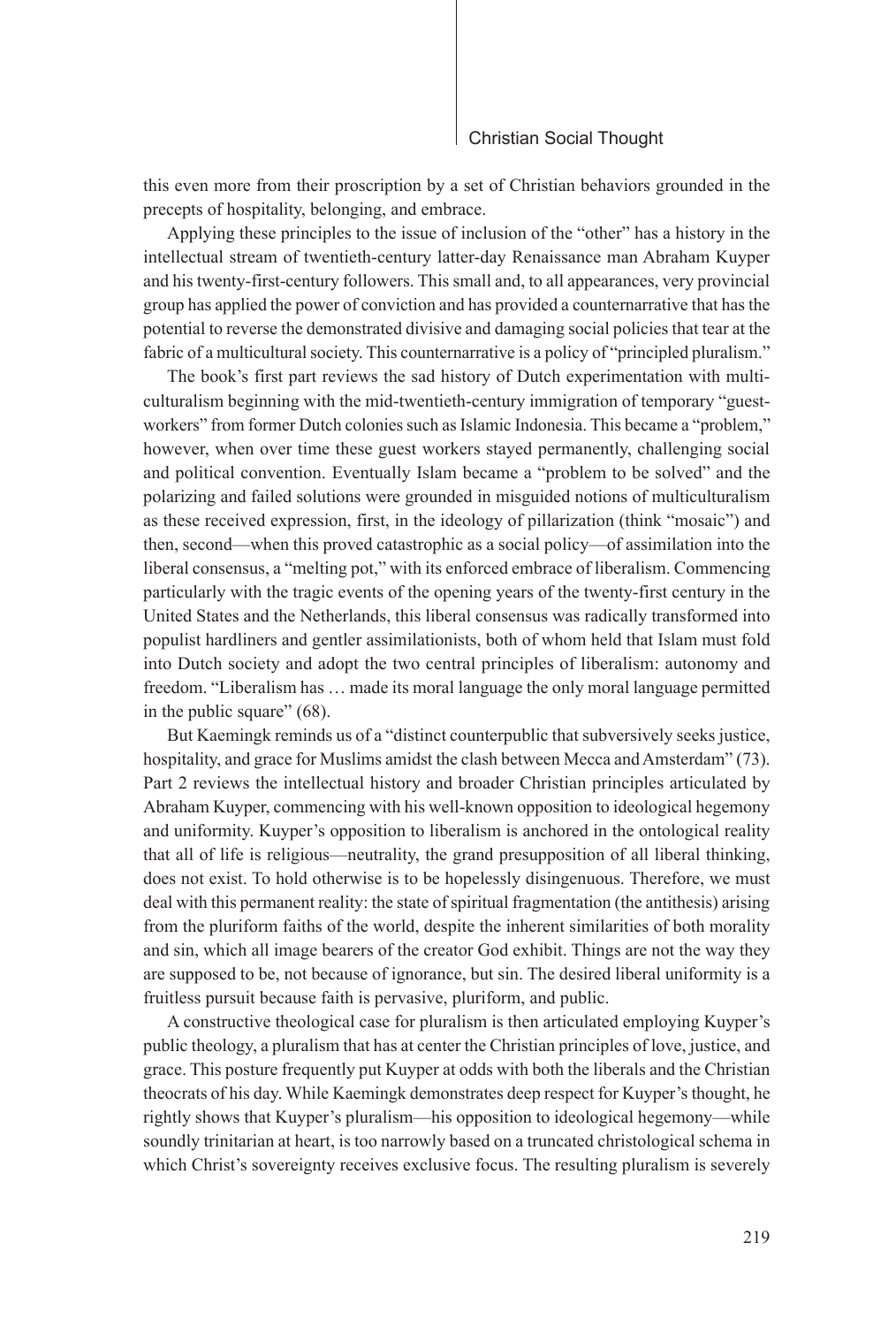#### Reviews

limited in scope and leads to a political discipleship couched in the concepts of power, rights, and freedom—all juridical emphases.

Kaemingk develops a holistic, complex, and helpful pluralism with a more comprehensive christological portrait—the whole of Christ—by drawing on the christological insights of other Kuyperian and neo-Kuyperian theologians. This is the undertaking of part 3. By delving into the complete mosaic that constitutes the biblical Christ, a more principled pluralism emphasizes that God's love is a just love, and God's justice is a loving justice. True embodiment of these theological truths results in Christian character formation characterized by the principles of hospitality, vulnerability, teaching, healing, patience, humility, sacrifice, and more as we consider the rich theological iridescence of Christ as prophet, priest, and king. Further, the practices of the principled pluralist in state, church, and culture are nothing more than these truths embodied and lived, as we participate in the daily rituals and liturgies through our "way of life" (237), living the story of God. In a nutshell, we do well to remember the example of late medieval spiritualist and theologian Thomas à Kempis in his *Imitation of Christ*, a reference the book makes multiple times and is referred to by Calvin as well.

The work of public theologian James K. A. Smith is repeatedly drawn on in this book, and the Smithian spirit pervades throughout. Principled pluralism is not an idea; it is a lived experience. This means principled action. The book's final section suggests ways in which American evangelicals can learn from the Dutch experience, distance themselves from the fractious hostilities dominating public discourse and the cultural landscape, recognize that successful democracy requires a "multiplicity of publics," reify principled pluralism in institutions and networks, and become Christian cobelligerents. We must develop the very heart of Christ, not just understand the framework.

In sum, using the late modern history of the misguided and ruinous policies dominating the social-political landscape of the Netherlands as a lesson for twenty-first-century culture, Kaemingk has blazed a solid Christian, neo-Kuyperian trail toward a superior nation-building philosophy within a pluralistic global village. Given its particular relevance to the United States today, we do well to take heed.

The book is highly readable and meticulously documented. It is a sound piece of scholarship and, as a consequence, bears traits of its dissertation origins. At times it feels like a "book of lists"—introduced topics are regularly fleshed out using the familiar "first," "second," and "third" organizational style. Moreover, I counted over a dozen spelling or typographical mistakes, syntactical errors, and identical repetitious phrases, all issues easily identified and corrected by any number of online proofreading systems.

Finally, Kaemingk's protestations to the contrary (see note 27, pages 89–90), the work would most certainly have benefited from the recently released book, *On Islam* (2017), the English translation of Kuyper's meticulously documented travelogue of his early twentieth-century nine-month journey through the Mediterranean basin. In various places, but particularly in the concluding chapter, Kuyper builds a strong case for interfaith dialogue between those descendants of the "Semitic family"—Jews, Christians, and Muslims—but particularly the latter two. Moreover, Kaemingk would find solidarity